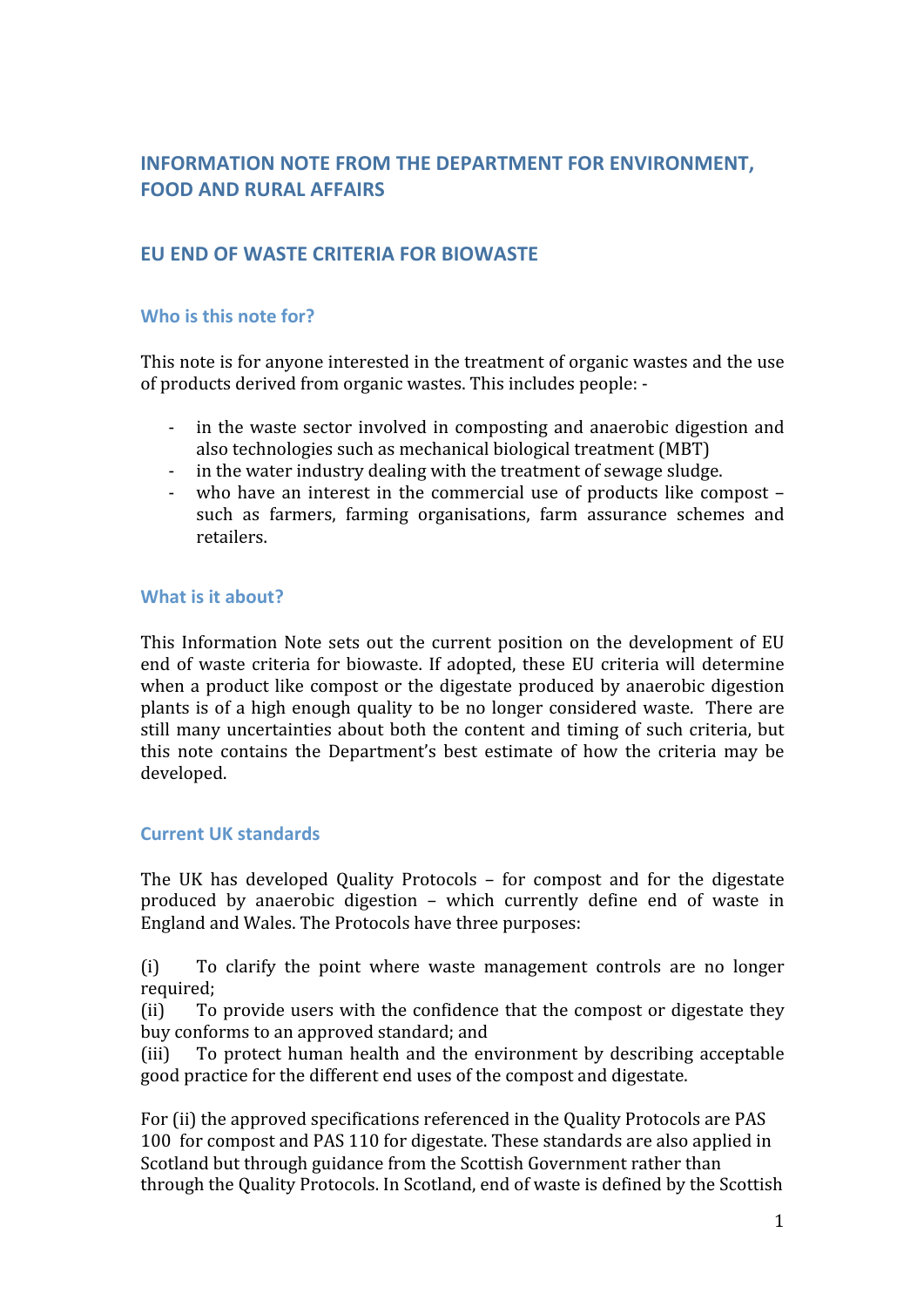Environment
Protection
Agency
at
the
point
where
the
material
meets
the
PAS 100
or
PAS110.

# **Progress
to
date**

The European Commission has asked its Joint Research Centre (IRC) to develop proposals
for
end
of
waste
criteria for
biowaste.

# As explained below, the Commission's intention seems to be that the only **organic
wastes
 that
will qualify
 for
end
of
waste
status
are biodegradable wastes from
source‐segregated
collections.**

The
JRC
held
two
meetings
with
technical
experts from
Member
States in
2011. At the second of these, in October 2011, the JRC presented proposals for end of waste criteria. These are not formal proposals from the European Commission but we are working on the assumption that the final proposal from the Commission will be based on that produced by JRC. The Commission's formal proposal
 will
 be
 subject
 to
 further
 amendment during
 negotiations between Member
States
and
the
Commission.

You should not assume that the JRC proposals will be implemented in their **current
form;
past
experience
suggests that this is
very
unlikely.
It
is
even**  possible that Member States will not be able to agree any end of waste **criteria
 for
 biowaste.
 However,
 should
 such
 criteria
 be
 adopted, it
 is important
 they
 reflect
 UK
 concerns,
 provide
 high
 quality
 materials accepted
by
the market, and
are
not
overly
burdensome
on
industry.
Defra, the
 Environment
 Agency and
 WRAP
 are
 working with
 stakeholders to**  ensure that those concerns are taken into account in EU negotiations.

We would draw the following points to your attention:-

- The EU proposal is likely to be limited to source-segregated inputs.
- The proposal specifically excludes sewage sludge or residual ("black bag") wastes that are then subject to processes such as mechanical/biological
 treatment
 (MBT)
 or
 mechanical
 heat
 treatment (MHT).
- ‐ It
 is
 possible under
Article 6
 of
 the
 Waste
 Framework
 Directive
‐ for Member States to adopt their own end of waste standards if criteria have not
been
set
at
an
EU‐wide
level.
However,
our
current understanding
is that
the
Commission may try
to
limit
the
eligibility
of
biowastes
for
end
of waste status to food and garden waste from source-segregated collections. 1

<sup>&</sup>lt;sup>1</sup> The extent to which sewage sludge is included within the scope of the revised Waste Framework Directive will be clarified in separate Defra guidance.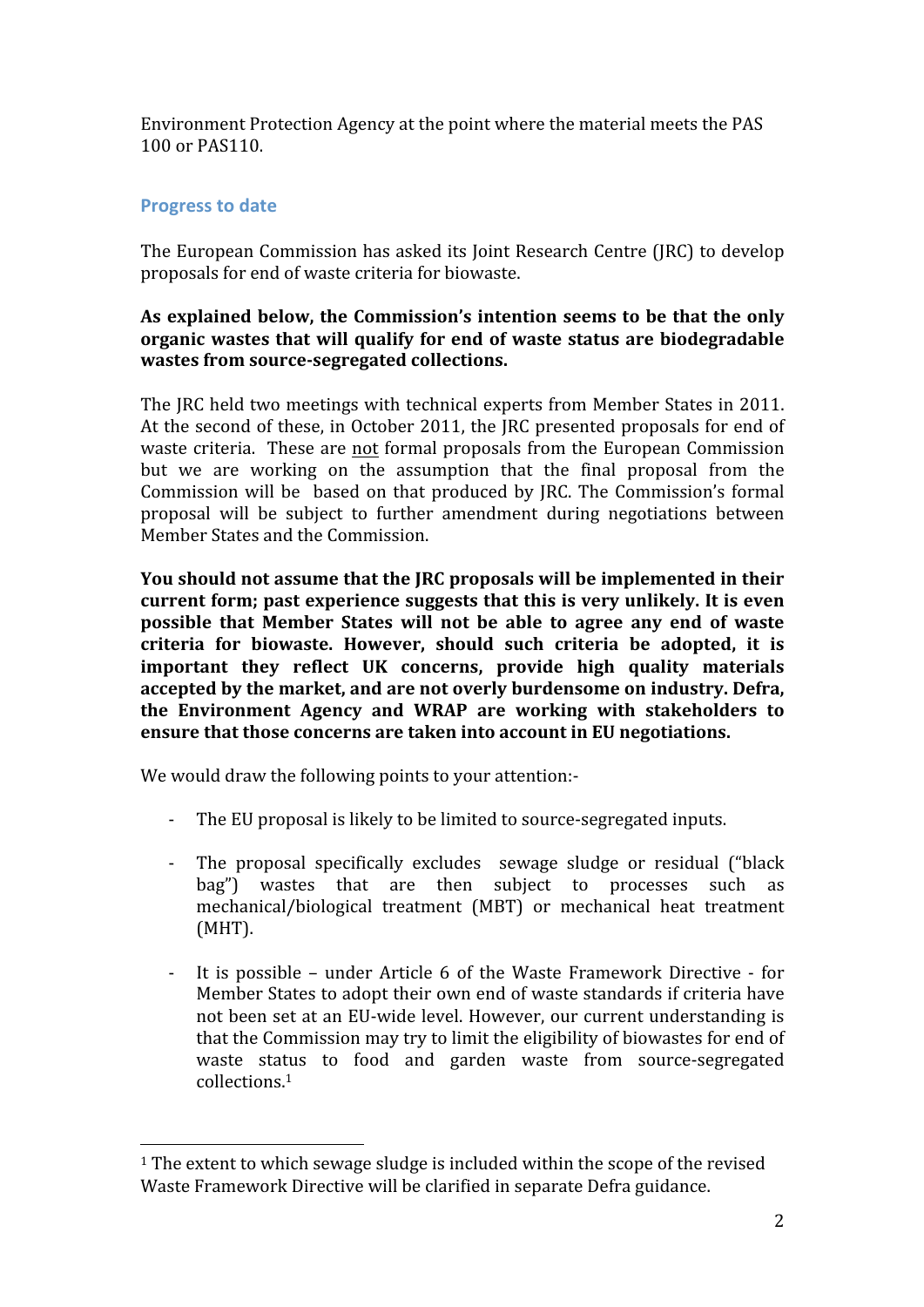- The EU standard would define end of waste but the UK markets could also adopt higher standards if markets require higher quality material than the
 EU
 criteria
 specify,
 provided
 those
 higher
 standards
 do
 not
 try
 to function within the Member State as the legal line between 'waste' and 'product'.
- There is a need for any EU proposal to put forward a consistent sampling regime
to
ensure
that
any
criteria
are
consistently
applied
across
the
EU. At present the proposals do not provide much information about sampling requirements. Similarly it is essential that the proposals put forward are workable, verifiable and accredited methods. We do not believe
that
the
current
proposal
does
this
adequately.
- The UK is unique in the EU in having developed end of waste criteria for compost
and
 digestate.
This
means
 that
we
 have
 valuable
experience
 to help the EU develop its criteria. However, it also means that we will need adequate time for an orderly transition between the UK and EU criteria. This will be especially important if the EU criteria is significantly different to ours.
- Unlike the UK Quality Protocols, the Commission's proposals do not specify the uses to which end of waste compost and digestate may be applied.

The
JRC
proposals
cover
both
digestate
and
compost
– although
the
implications are
a
little
different.

These
are
set
out
below.

#### **Compost**

The EU proposals are similar to those in PAS 100. The main differences are set out
in
Table
1 :‐

Table
1:
Key
differences
between
EU
proposals
for
end
of
waste
for
compost
and
current UK specification (Quality Protocol incorporating PAS 100)

| <b>Parameter</b>                                                         | <b>Unit</b>                                     | <b>PAS 100</b>                            | <b>EU</b> proposals                       |
|--------------------------------------------------------------------------|-------------------------------------------------|-------------------------------------------|-------------------------------------------|
| Lead<br>Copper                                                           | mg / kg dry<br>matter                           | 200<br>200                                | 120<br>100                                |
| <b>Germinating weeds</b><br>seeds or propagule<br>regrowth               | Mean number /<br>litre of compost               | 0                                         | 2 viable weed seeds<br>per litre          |
| <b>Physical</b><br>contaminants -<br>Total glass, metal,<br>plastic >2mm | $\%$ mass / mass of<br>"air dry" sample         | $0.25$ , of<br>which $0.12$<br>is plastic | 0.5%                                      |
| <b>Stability</b>                                                         | MgCO <sub>2</sub> /g<br>organic matter /<br>day | 16                                        | 15 mmol $O_2$ / kg<br>organic matter / hr |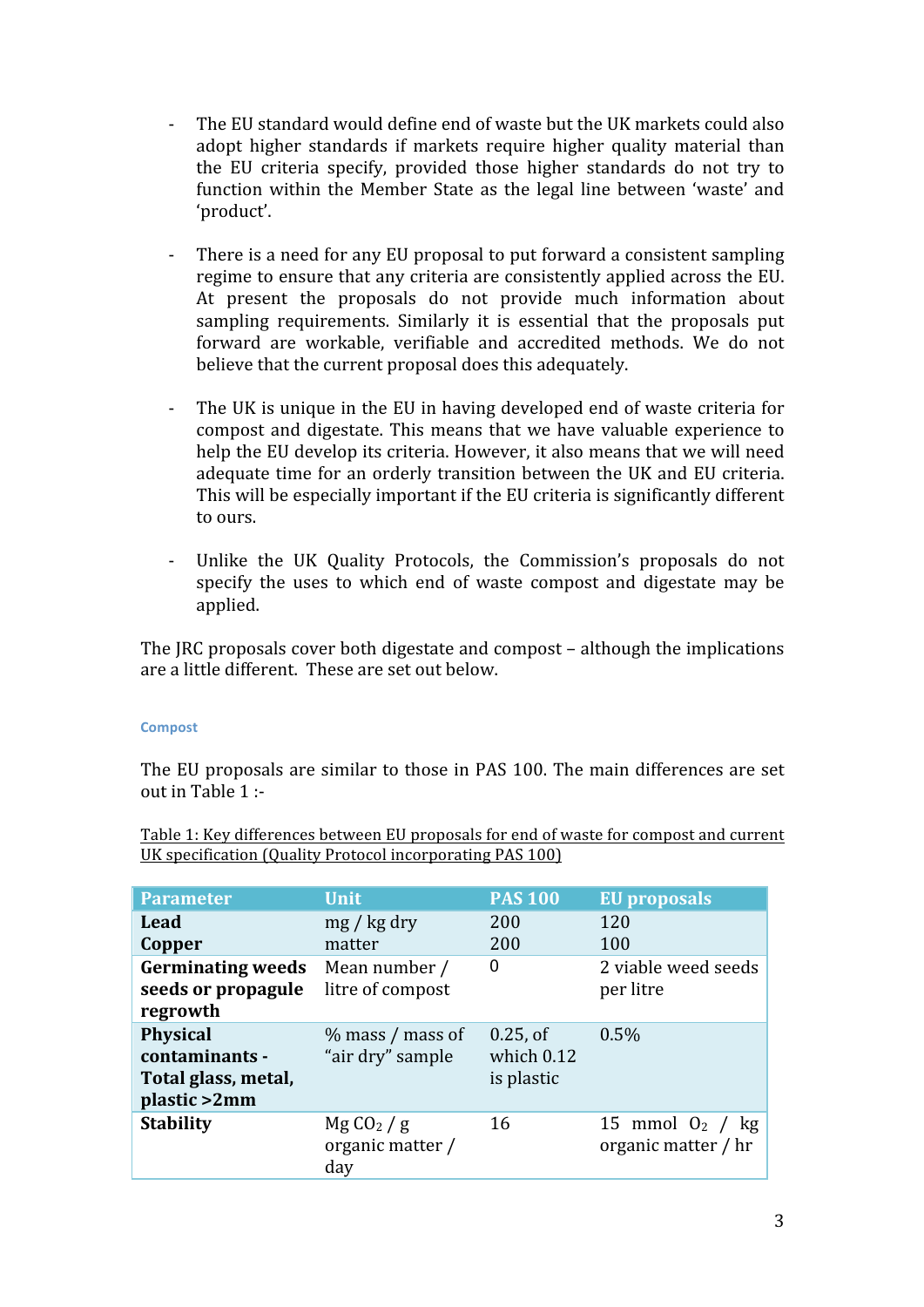There is no plant response test in proposed EU requirements for product testing. Instead this is left to the list which describes information that must be supplied to an end user – i.e. no limit is described for assessing whether compost has passed
or
failed
the
plant
response
test.

In
addition,
a
draft
CEN
test
procedure has been proposed which is different from the test procedure we currently use. The UK believes that a plant response test is important for determining some environmental effects and is also vital for building confidence in the market for such
products.

#### **Digestate**

There are more issues with the Commission proposals for digestate than with those
for
compost. These
include some
of
the
same
issues
that apply
to
compost e.g.
the
permitted
level
of
copper
and
lead and
a
requirement
for
plant
response testing. However, other issues for digestate include :-

Minimum organic matter content of 15%. This would be a new requirement.

A limit on the amount of organic acids (1500mg per litre) in fully processed digestate. The proposal is a test of the stability of the digestate. PAS 110
currently
specifies
a
different
test
– a
residual
biogas
potential
test
and
limit. It also specifies a volatile fatty acids test with a threshold above which a digestate sample would definitely fail the residual biogas potential test.

This
is
one
area
where
the
Commission
proposals
seem
to
be
based
on
digestate from crop-based AD plants rather than food waste ones. Defra believes that proposals for end of waste standards should allow sufficient flexibility and encompass food waste-fed plants as well as the purpose grown crop based systems that are common in Germany. This approach will ensure that the proposals
are
practicable here
in
the
UK.

# **Timetable**

Following the technical meeting in October 2011, the JRC asked for further information
 from Member States
 and
 stakeholders, particularly
 in
 respect
 of digestate. Defra and WRAP - with support from the Association for Organic Recycling and UK trade associations, and in consultation with the EA and Devolved Administrations - provided further input from the UK to the JRC in January
2012.
Defra
and
WRAP
will
continue
to
work
with
stakeholders
in
order to produce an economic and environmental assessment of the EU proposals during
the
first
half
of
2012.

The timetable for the introduction of any EU end of waste criteria is still unclear and will depend on a number of variables. First when the European Commission will make its formal proposals, secondly the length of the negotiation between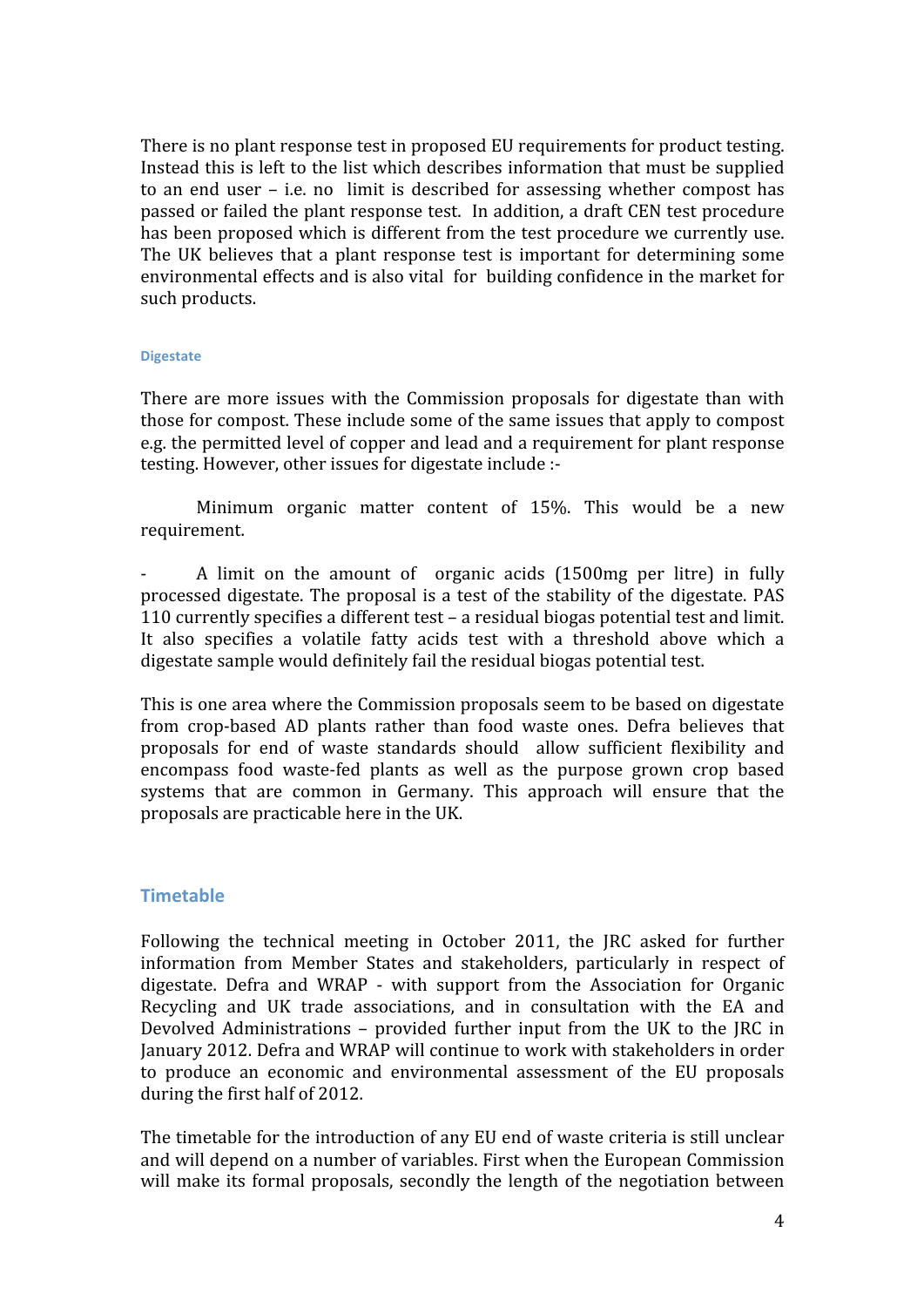the
 Commission and Member
 States
 (and
 possibly
 the
 European
 Parliament), and
thirdly
the
length
of
any
transition
period.

The UK will be arguing for a significant transition period to enable those operators who
 are certified under the
 two existing UK
 standards
 (Quality Protocols
incorporating
PAS
100
and
PAS
110)
time
to
adapt. A
transition
period will also be needed for the UK's certification scheme owners and contracted certification
bodies
to
realign
their
audits
to
checking
operator
compliance
with the EU EoW criteria. If those schemes and certifiers are also required to be accredited
 (e.g.
 by
 the
 United
 Kingdom
 Accreditation Service)
 for
 their certification
services
aligned
to
EU
EoW
criteria,
a
longer
transition
time
will
be needed.

Given the uncertainties mentioned above it is not possible at this stage to set out a firm timetable for when the end of waste criteria will come into force. Table 2 below sets out our current best estimates of both the EU process and timetable, but
clearly
this
is
only
indicative
and
is
likely
to
change.

| Action                                                                                                                    | Date           |
|---------------------------------------------------------------------------------------------------------------------------|----------------|
| <b>Report from the Joint Research Centre with</b><br>recommendations on end of waste criteria for<br>biowaste             | March 2012     |
| <b>European Commission issues formal legislative</b><br>proposal                                                          | May/June 2012  |
| First formal discussion between Commission and<br>Member States on the proposal in Technical<br><b>Adaption Committee</b> | September 2012 |
| <b>Second formal discussion and agreement on criteria</b> End of 2012 or early 2013                                       |                |
| <b>Adoption by Council and publication of Regulation</b>                                                                  | Early 2013     |
| End of waste criteria comes into force                                                                                    | Late 2013      |

Table
2:
Indicative Timetable
for
adoption
of
EU
end
of
Waste
Criteria
for
Biowaste

(It is
possible
– if
Member
States
cannot
agree
– that
European
Parliament approval
would
also
be
required.
This
would
further
delay
the
timetable.)

**Format
of
the
end
of
waste
criteria**